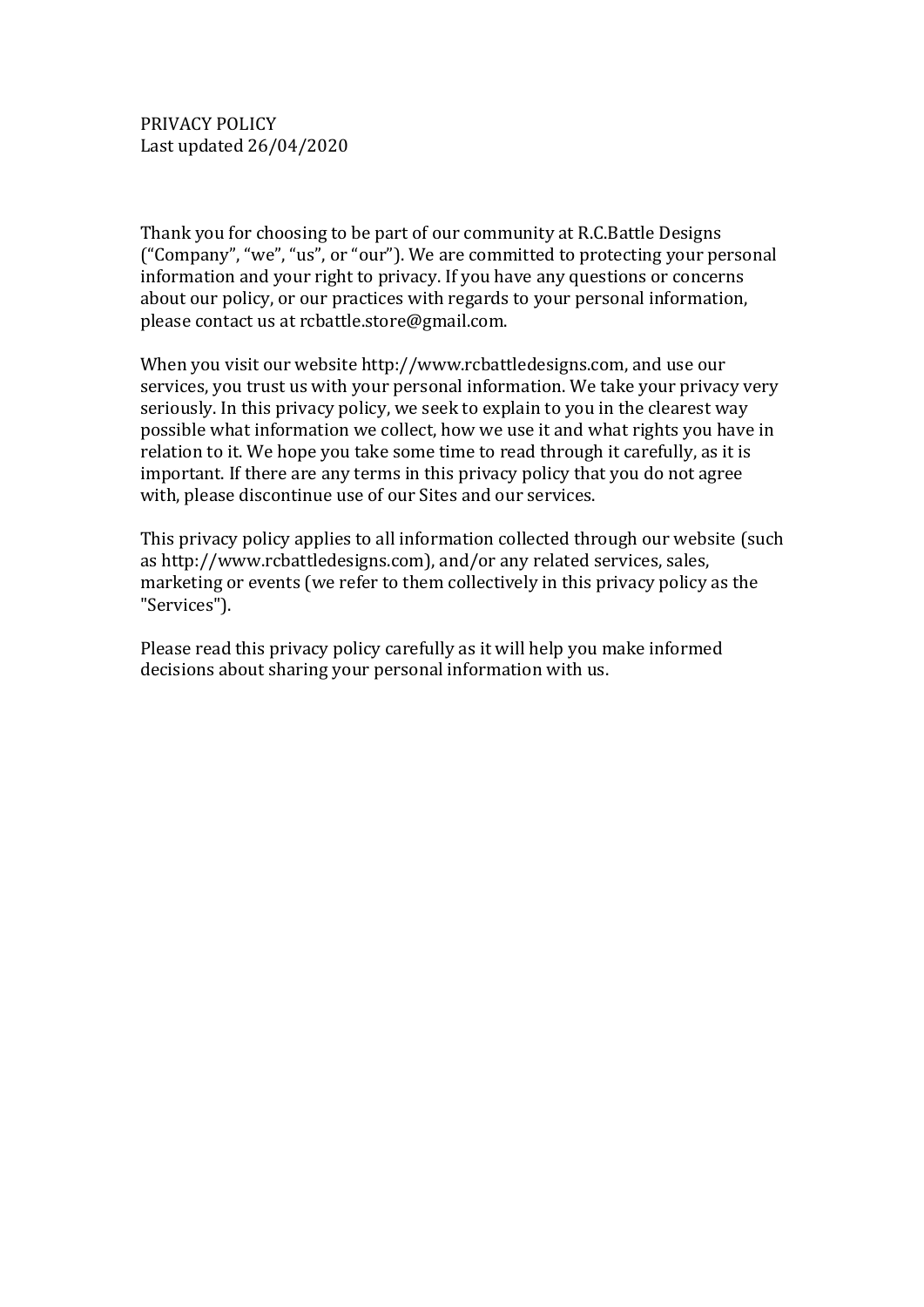TABLE OF CONTENTS

- 1. WHAT INFORMATION DO WE COLLECT?
- 2. HOW DO WE USE YOUR INFORMATION?
- 3. WILL YOUR INFORMATION BE SHARED WITH ANYONE?
- 4. HOW DO WE HANDLE YOUR SOCIAL LOGINS?
- 5. HOW LONG DO WE KEEP YOUR INFORMATION?
- 6. HOW DO WE KEEP YOUR INFORMATION SAFE?
- 7. DO WE COLLECT INFORMATION FROM MINORS?
- 8. WHAT ARE YOUR PRIVACY RIGHTS?
- 9. DATA BREACH
- 10. CONTROLS FOR DO-NOT-TRACK FEATURES
- 11. DO CALIFORNIA RESIDENTS HAVE SPECIFIC PRIVACY RIGHTS?
- 12. DO WE MAKE UPDATES TO THIS POLICY?
- 13. HOW CAN YOU CONTACT US ABOUT THIS POLICY?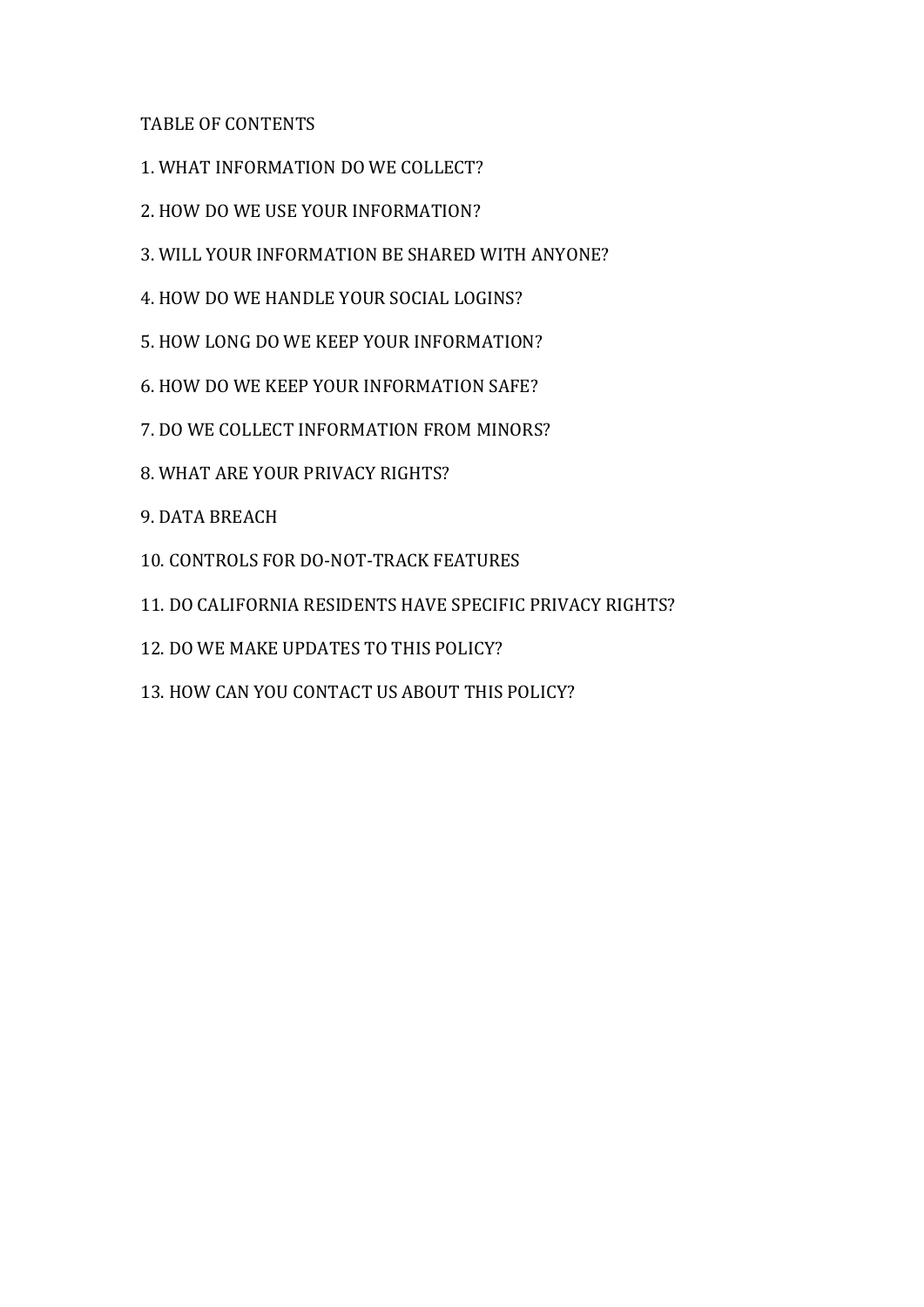# 1. WHAT INFORMATION DO WE COLLECT?

Personal information you disclose to us In Short: We collect personal information that you provide to us.

We collect personal information that you voluntarily provide to us when registering at the Services expressing an interest in obtaining information about us or our products and services, when participating in activities on the Services or otherwise contacting us.

The personal information that we collect depends on the context of your interactions with us and the Services, the choices you make and the products and features you use. The personal information we collect can include the following:

Publicly Available Personal Information. We collect first name, maiden name, last name, and nickname; and other similar data.

Personal Information Provided by You. We collect purchase history; passwords; financial information (credit card number, purchase history, invoices); and other similar data.

Payment Data. We collect data necessary to process your payment if you make purchases, such as your payment instrument number (such as a credit card number), and the security code associated with your payment instrument. All payment data is stored by Paypal and Wix Payments . You may find their privacy policy link(s) here: https://www.paypal.com/uk/webapps/mpp/ua/privacy-full and https://www.wix.com/about/privacy.

Social Media Login Data. We may provide you with the option to register using social media account details, like your Facebook, Twitter or other social media account. If you choose to register in this way, we will collect the Information described in the section called "HOW DO WE HANDLE YOUR SOCIAL LOGINS" below.

All personal information that you provide to us must be true, complete and accurate, and you must notify us of any changes to such personal information.

#### 2. HOW DO WE USE YOUR INFORMATION?

In Short: We process your information for purposes based on legitimate business interests, the fulfillment of our contract with you, compliance with our legal obligations, and/or your consent.

We use personal information collected via our Services for a variety of business purposes described below. We process your personal information for these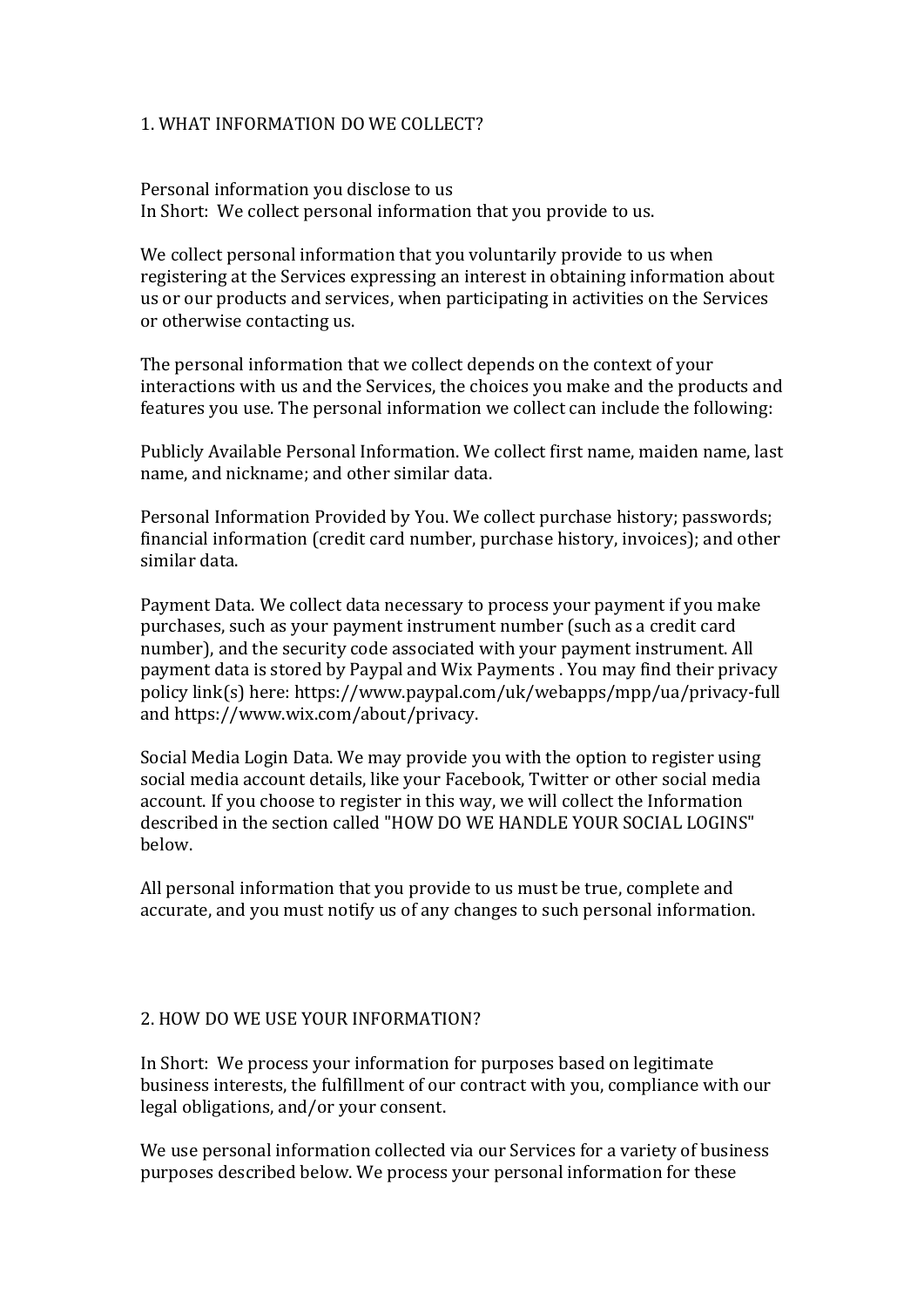purposes in reliance on our legitimate business interests, in order to enter into or perform a contract with you, with your consent, and/or for compliance with our legal obligations. We indicate the specific processing grounds we rely on next to each purpose listed below.

We use the information we collect or receive:

To facilitate account creation and logon process. If you choose to link your account with us to a third party account (such as your Google or Facebook account), we use the information you allowed us to collect from those third parties to facilitate account creation and logon process for the performance of the contract. See the section below headed "HOW DO WE HANDLE YOUR SOCIAL LOGINS" for further information.

To send you marketing and promotional communications. We and/or our third party marketing partners may use the personal information you send to us for our marketing purposes, if this is in accordance with your marketing preferences. You can opt-out of our marketing emails at any time (see the "WHAT ARE YOUR PRIVACY RIGHTS" below).

To manage user accounts. We may use your information for the purposes of managing our account and keeping it in working order.

To deliver services to the user. We may use your information to provide you with the requested service.

# 3. WILL YOUR INFORMATION BE SHARED WITH ANYONE?

In Short: We only share information with your consent, to comply with laws, to provide you with services, to protect your rights, or to fulfill business obligations.

We may process or share data based on the following legal basis: Consent: We may process your data if you have given us specific consent to use your personal information in a specific purpose.

Legitimate Interests: We may process your data when it is reasonably necessary to achieve our legitimate business interests.

Performance of a Contract: Where we have entered into a contract with you, we may process your personal information to fulfill the terms of our contract.

Legal Obligations: We may disclose your information where we are legally required to do so in order to comply with applicable law, governmental requests, a judicial proceeding, court order, or legal process, such as in response to a court order or a subpoena (including in response to public authorities to meet national security or law enforcement requirements).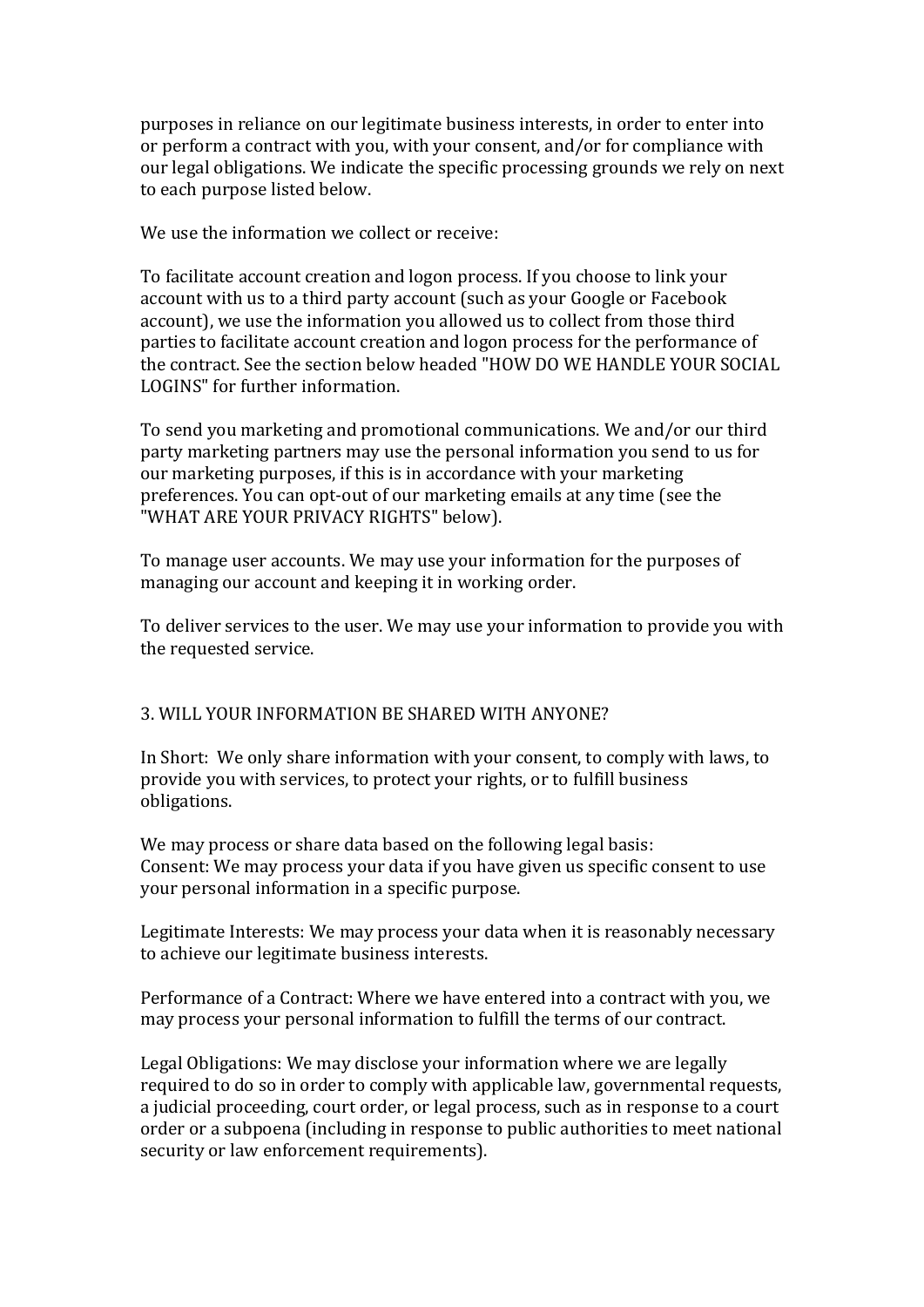Vital Interests: We may disclose your information where we believe it is necessary to investigate, prevent, or take action regarding potential violations of our policies, suspected fraud, situations involving potential threats to the safety of any person and illegal activities, or as evidence in litigation in which we are involved.

More specifically, we may need to process your data or share your personal information in the following situations:

Business Transfers. We may share or transfer your information in connection with, or during negotiations of, any merger, sale of company assets, financing, or acquisition of all or a portion of our business to another company.

Third-Party Advertisers. We may use third-party advertising companies to serve ads when you visit the Services. These companies may use information about your visits to our Website(s) and other websites that are contained in web cookies and other tracking technologies in order to provide advertisements about goods and services of interest to you.

#### 4. HOW DO WE HANDLE YOUR SOCIAL LOGINS?

In Short: If you choose to register or log in to our services using a social media account, we may have access to certain information about you.

Our Services offer you the ability to register and login using your third party social media account details (like your Facebook or Twitter logins). Where you choose to do this, we will receive certain profile information about you from your social media provider. The profile Information we receive may vary depending on the social media provider concerned, but will often include your name, e-mail address, friends list, profile picture as well as other information you choose to make public.

We will use the information we receive only for the purposes that are described in this privacy policy or that are otherwise made clear to you on the Services. Please note that we do not control, and are not responsible for, other uses of your personal information by your third party social media provider. We recommend that you review their privacy policy to understand how they collect, use and share your personal information, and how you can set your privacy preferences on their sites and apps.

#### 5. HOW LONG DO WE KEEP YOUR INFORMATION?

In Short: We keep your information for as long as necessary to fulfill the purposes outlined in this privacy policy unless otherwise required by law.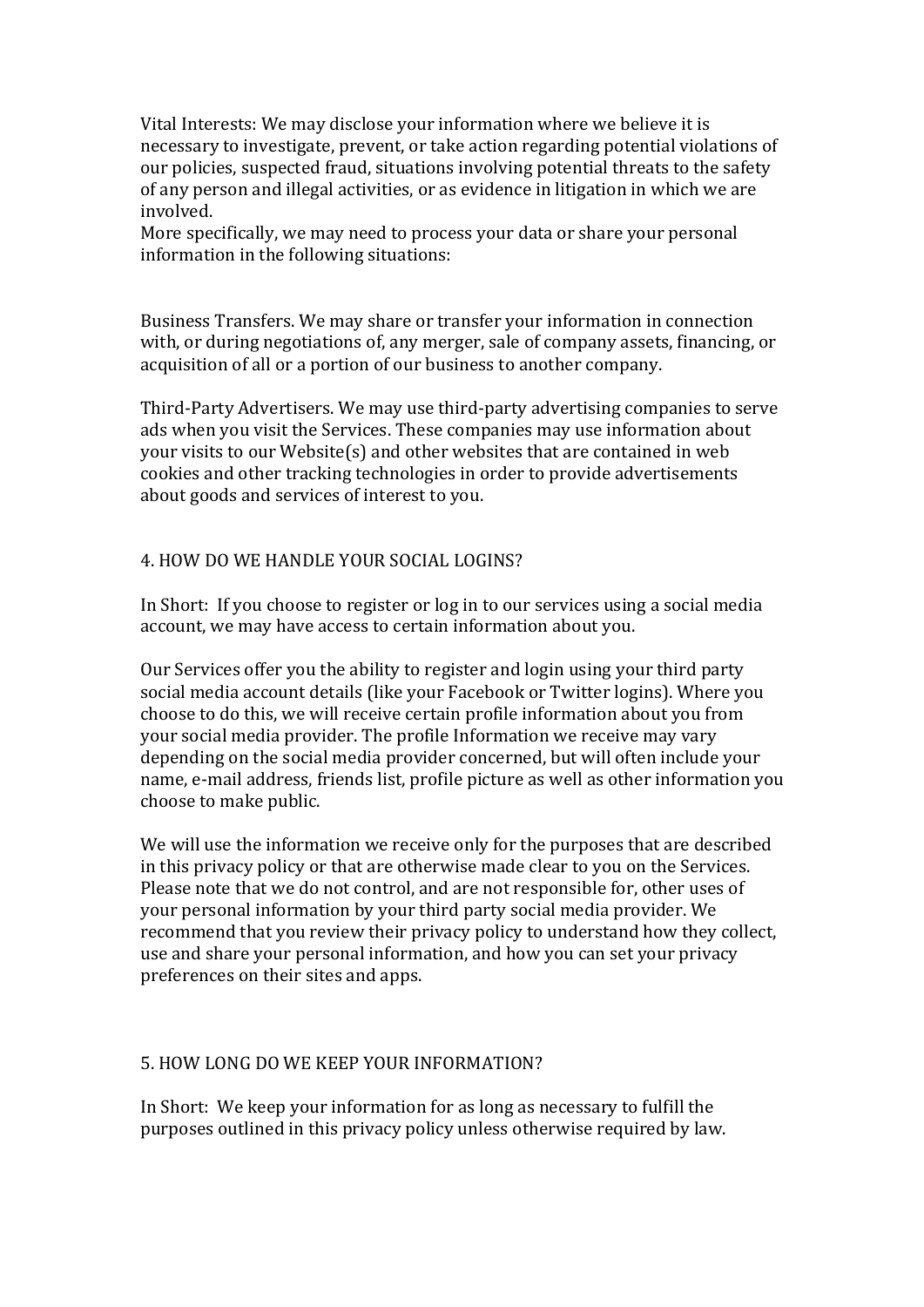We will only keep your personal information for as long as it is necessary for the purposes set out in this privacy policy, unless a longer retention period is required or permitted by law (such as tax, accounting or other legal requirements). No purpose in this policy will require us keeping your personal information for longer than 1 year past the termination of the user's account.

When we have no ongoing legitimate business need to process your personal information, we will either delete or anonymize it, or, if this is not possible (for example, because your personal information has been stored in backup archives), then we will securely store your personal information and isolate it from any further processing until deletion is possible.

#### 6. HOW DO WE KEEP YOUR INFORMATION SAFE?

In Short: We aim to protect your personal information through a system of organizational and technical security measures.

We have implemented appropriate technical and organizational security measures designed to protect the security of any personal information we process. However, please also remember that we cannot guarantee that the internet itself is 100% secure. Although we will do our best to protect your personal information, transmission of personal information to and from our Services is at your own risk. You should only access the services within a secure environment.

# 7. DO WE COLLECT INFORMATION FROM MINORS?

In Short: We do not knowingly collect data from or market to children under 18 years of age.

We do not knowingly solicit data from or market to children under 18 years of age. By using the Services, you represent that you are at least 18 or that you are the parent or guardian of such a minor and consent to such minor dependent's use of the Services. If we learn that personal information from users less than 18 years of age has been collected, we will deactivate the account and take reasonable measures to promptly delete such data from our records. If you become aware of any data we have collected from children under age 18, please contact us at rcbattle.store@gmail.com.

# 8. WHAT ARE YOUR PRIVACY RIGHTS?

In Short: In some regions, such as the European Economic Area, you have rights that allow you greater access to and control over your personal information. You may review, change, or terminate your account at any time.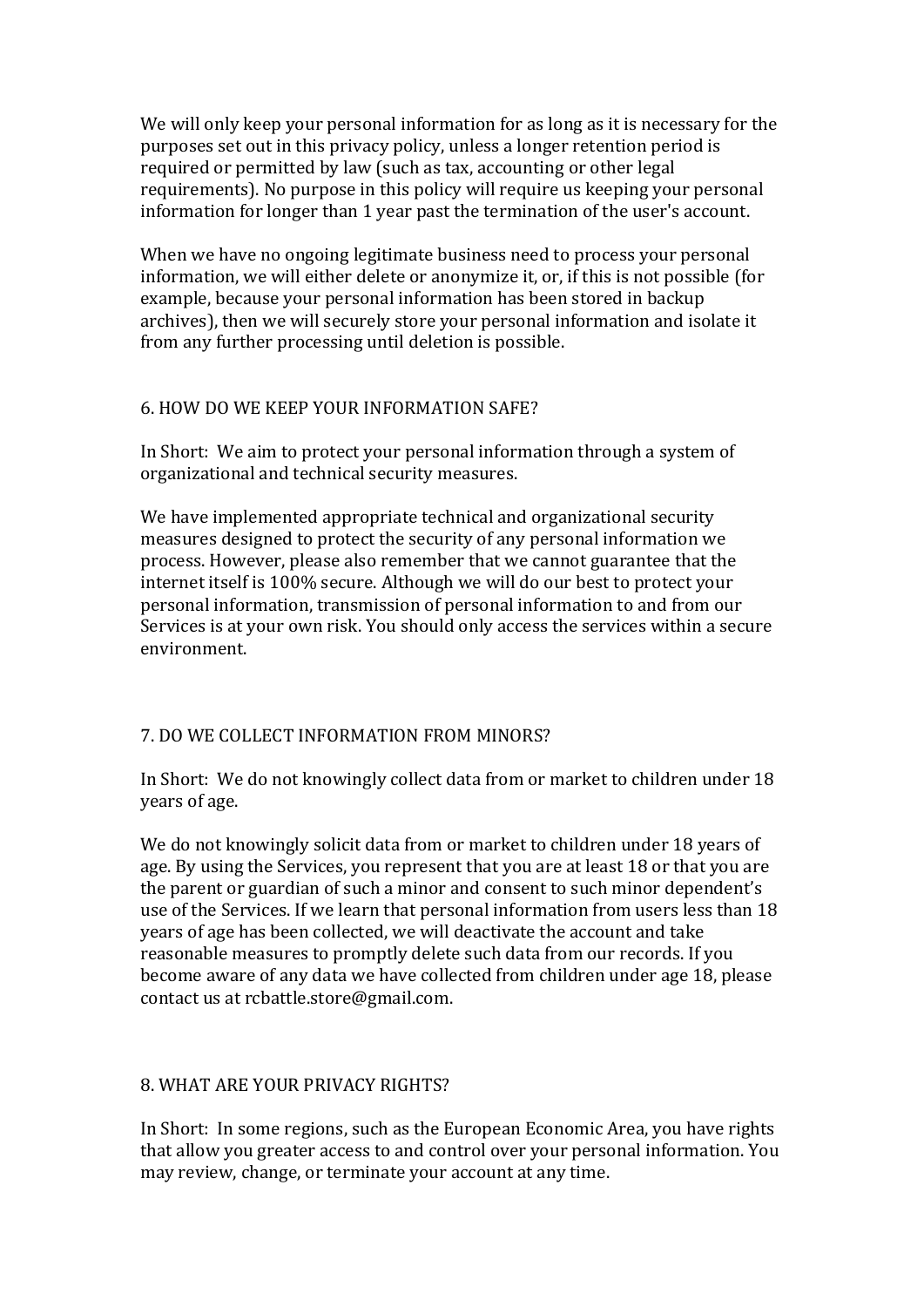In some regions (like the European Economic Area), you have certain rights under applicable data protection laws. These may include the right (i) to request access and obtain a copy of your personal information, (ii) to request rectification or erasure; (iii) to restrict the processing of your personal information; and (iv) if applicable, to data portability. In certain circumstances, you may also have the right to object to the processing of your personal information. To make such a request, please use the contact details provided below. We will consider and act upon any request in accordance with applicable data protection laws.

If we are relying on your consent to process your personal information, you have the right to withdraw your consent at any time. Please note however that this will not affect the lawfulness of the processing before its withdrawal.

If you are resident in the European Economic Area and you believe we are unlawfully processing your personal information, you also have the right to complain to your local data protection supervisory authority. You can find their contact details here: http://ec.europa.eu/justice/dataprotection/bodies/authorities/index\_en.htm.

If you have questions or comments about your privacy rights, you may email us at rcbattle.store@gmail.com.

#### Account Information

If you would at any time like to review or change the information in your account or terminate your account, you can:

■ Log into your account settings and update your user account.

Upon your request to terminate your account, we will deactivate or delete your account and information from our active databases. However, some information may be retained in our files to prevent fraud, troubleshoot problems, assist with any investigations, enforce our Terms of Use and/or comply with legal requirements.

Opting out of email marketing: You can unsubscribe from our marketing email list at any time by clicking on the unsubscribe link in the emails that we send or by contacting us using the details provided below. You will then be removed from the marketing email list – however, we will still need to send you servicerelated emails that are necessary for the administration and use of your account. To otherwise opt-out, you may:

- $\blacksquare$  Note your preferences when you register an account with the site.
- $\blacksquare$  Access your account settings and update preferences.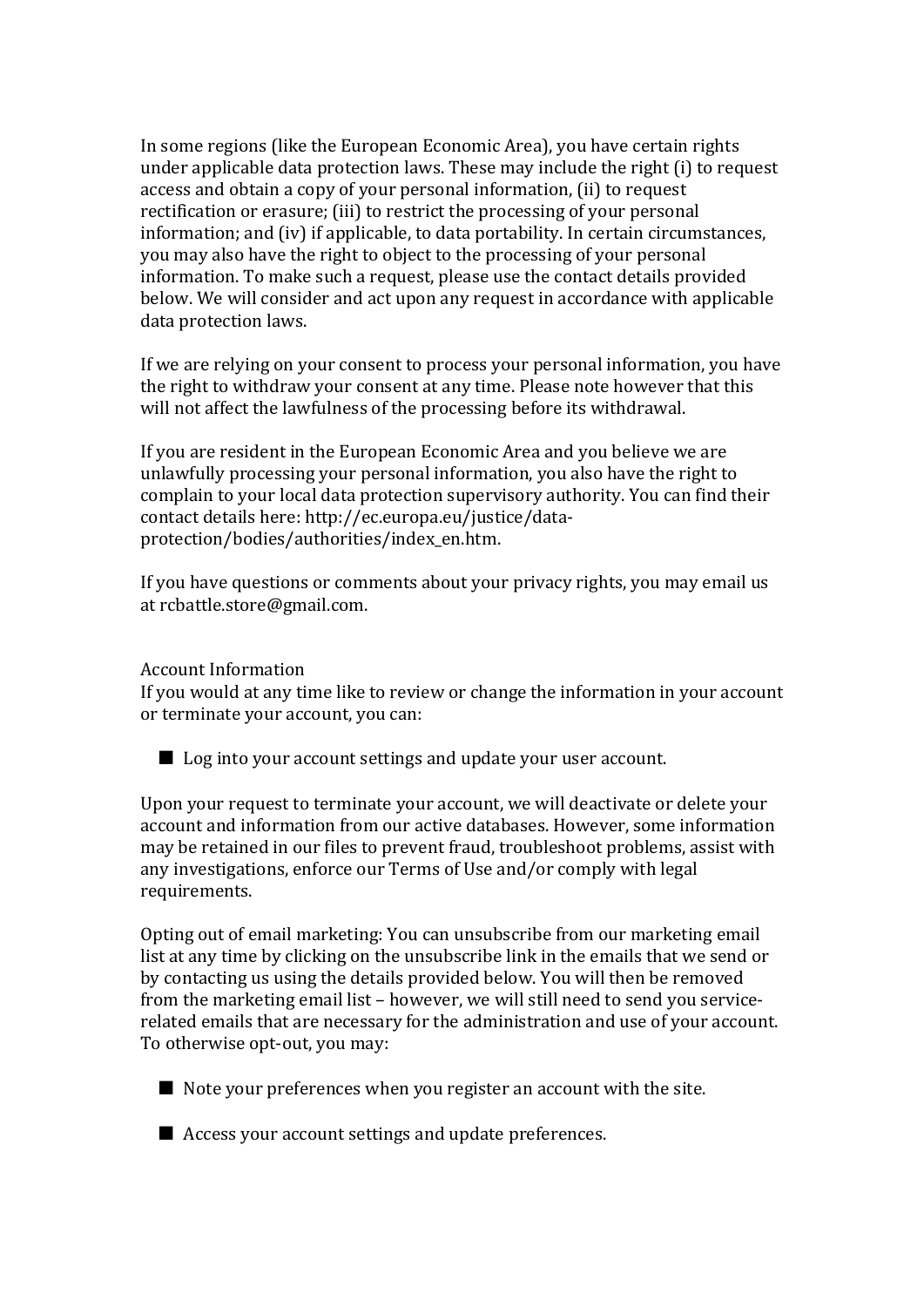# 9. DATA BREACH

A privacy breach occurs when there is unauthorized access to or collection, use, disclosure or disposal of personal information. You will be notified about data breaches when R.C.Battle Designs believes you are likely to be at risk or serious harm. For example, a data breach may be likely to result in serious financial harm or harm to your mental or physical well-being. In the event that R.C.Battle Designs becomes aware of a security breach which has resulted or may result in unauthorized access, use or disclosure of personal information R.C.Battle Designs will promptly investigate the matter and notify the applicable Supervisory Authority not later than 72 hours after having become aware of it, unless the personal data breach is unlikely to result in a risk to the rights and freedoms of natural persons.

# 10. CONTROLS FOR DO-NOT-TRACK FEATURES

Most web browsers and some mobile operating systems and mobile applications include a Do-Not-Track ("DNT") feature or setting you can activate to signal your privacy preference not to have data about your online browsing activities monitored and collected. No uniform technology standard for recognizing and implementing DNT signals has been finalized. As such, we do not currently respond to DNT browser signals or any other mechanism that automatically communicates your choice not to be tracked online. If a standard for online tracking is adopted that we must follow in the future, we will inform you about that practice in a revised version of this privacy policy.

# 11. DO CALIFORNIA RESIDENTS HAVE SPECIFIC PRIVACY RIGHTS?

In Short: Yes, if you are a resident of California, you are granted specific rights regarding access to your personal information.

California Civil Code Section 1798.83, also known as the "Shine The Light" law, permits our users who are California residents to request and obtain from us, once a year and free of charge, information about categories of personal information (if any) we disclosed to third parties for direct marketing purposes and the names and addresses of all third parties with which we shared personal information in the immediately preceding calendar year. If you are a California resident and would like to make such a request, please submit your request in writing to us using the contact information provided below.

If you are under 18 years of age, reside in California, and have a registered account with the Services, you have the right to request removal of unwanted data that you publicly post on the Services. To request removal of such data, please contact us using the contact information provided below, and include the